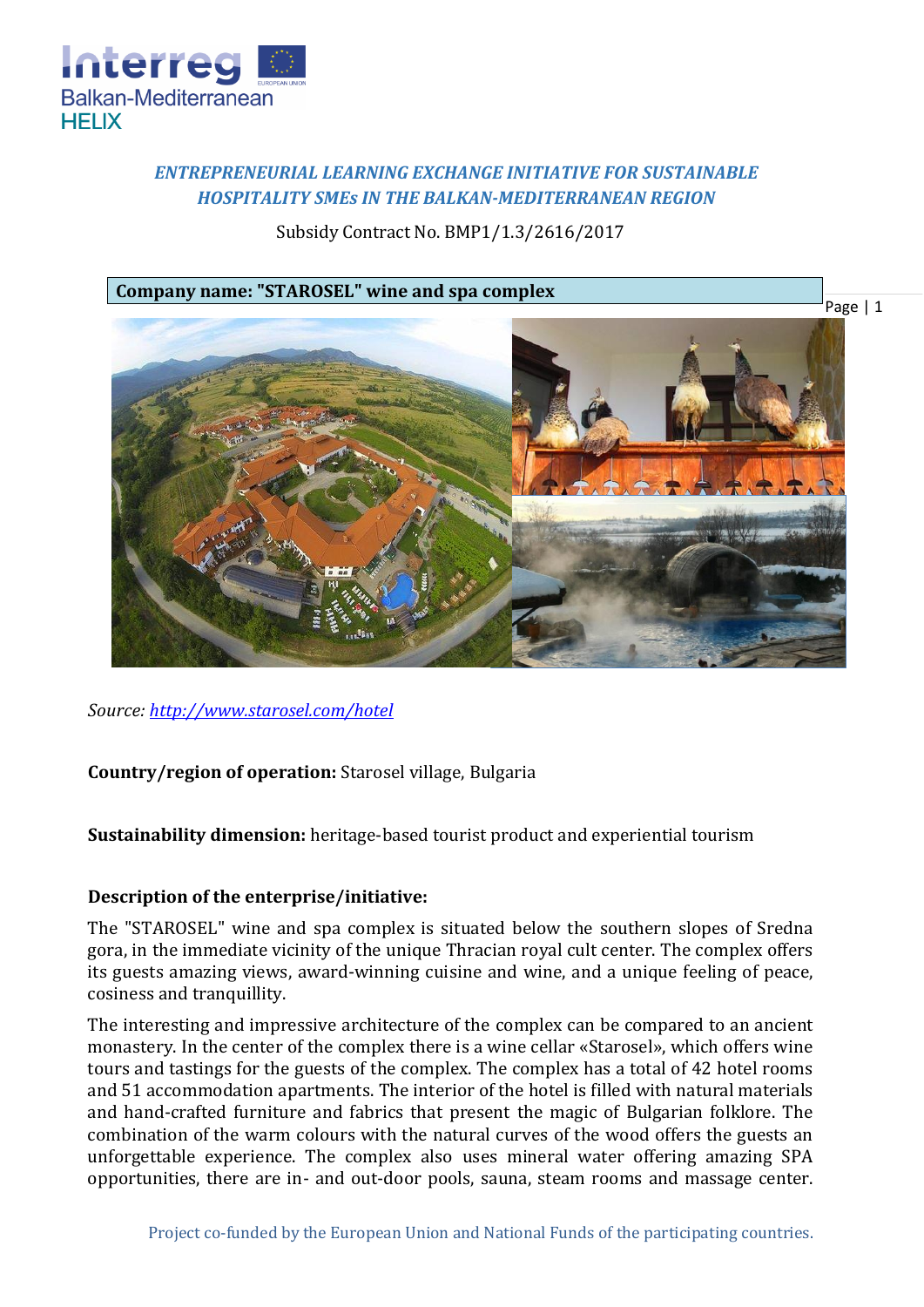

The complex also has mini-golf, a Zoo and a playground. Various hiking, jeep-safari, paintball, horse riding and diving courses are organized in the complex.

# **Social/ community impact sought:**

touristic destination as at the same time creating jobs for the locals, promoting the Starosel  $\frac{1}{\text{Page } |2}$ The impact sought is related to the development of the region and turning it into famous wine and the wine tourism in general as well as utilizing the available resources in the region – mineral water.

**Stakeholders:** Local and international visitors

## **Approach applied:**

After the Thracian cult complex in Chetinyova mound -the largest ever found Thracian royal mausoleum complex dating back to the V - IV century BC was found in 2000 near Starosel village, the interest in the area started to grow. Given that, the entrepreneur wine makers have established a wine cellar called Starosel in the region. Soon, the wine became famous and started winning awards, therefore making the owners think of an adding value initiative. Being situated in a vast rural area with abundance of hot water springs they quickly decided to use these resources and bought large areas where they have built the complex. The approach used was creating a place in harmony with the nature. Using all the resources available they have recreated old-style Bulgarian buildings as at the same time providing all the modern features demanded by the tourists.

## **Innovation applied:**

Not only it is the only place in the country featuring wine cellar, hot- mineral water SPA, horse-riding, fishing, zoo, traditional cuisine and atmosphere but it is also a place where peacocks, hens, rabbits, and deer are walking freely in the yard past visitors.

## **Social impact and business results achieved:**

The creation of the complex made the region and the village famous, not only because of the wine but because of the various opportunities it provides. The Starosel complex is rated as superb /booking.com/and it is definitely among the favourite tourist destinations for young and adult.

## **Financial situation / sustainability of the business model:**

The business is self-sustaining as its sustainability is ensured by the use of the available natural resources in the region in combination with the utilization of selfgrown/manufactured products used in the restaurant.